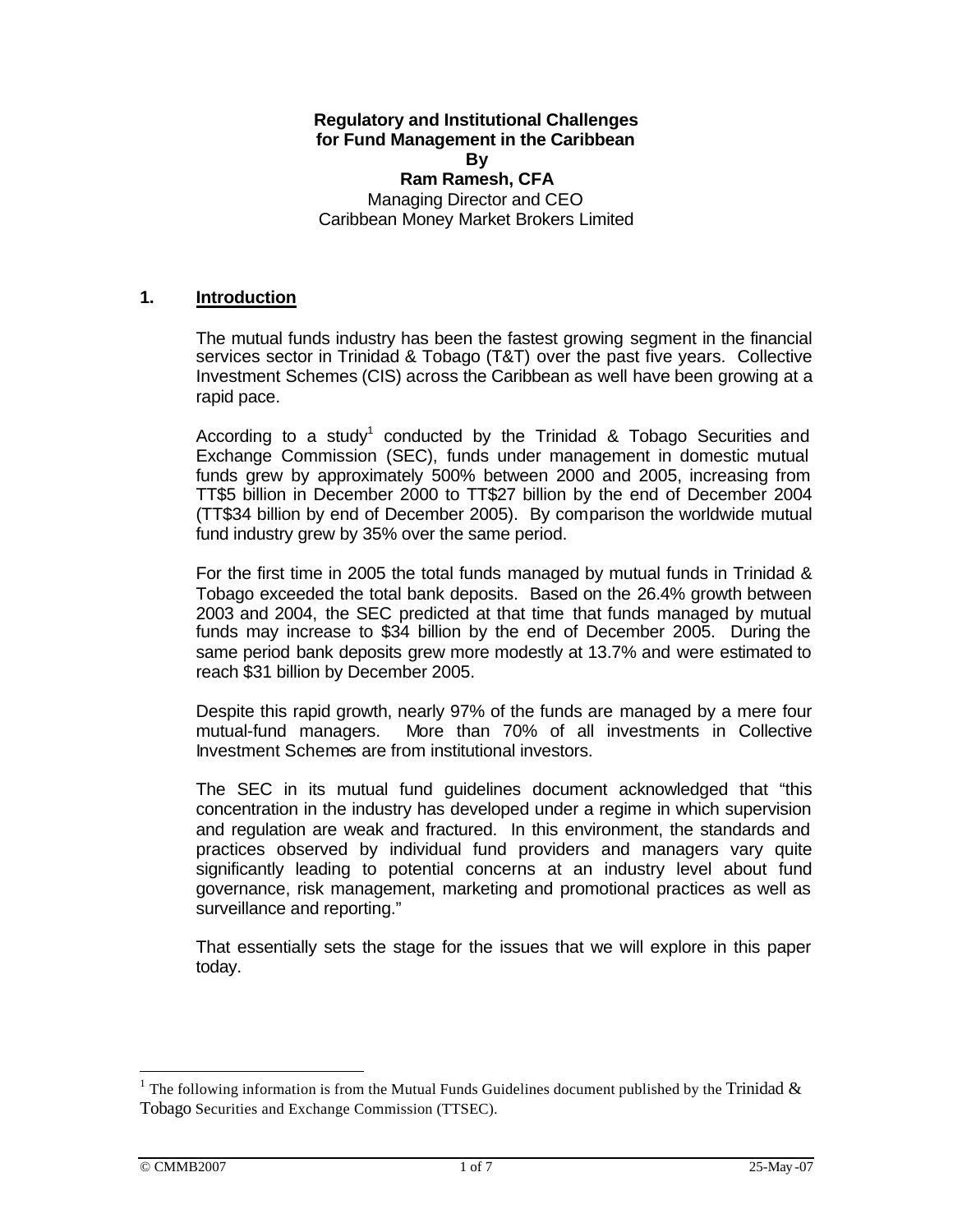In this paper, I would like to share with you some highlights of the various regulatory regimes that govern the mutual fund industry in the Caribbean and then explore some of the institutional challenges and cultural impediments faced by fund managers in Trinidad & Tobago. I would close with a brief review of the performance reporting standards for fund managers in the region.

# **2. Governance of Collective Investment Schemes**

### **2.1 Fund Manager/Trustee/Custodian Roles**

Mutual fund regulations are still in the process of developing in the region. Many jurisdictions do not have full fledged mutual fund legislations; only guidelines issued by the local SECs.

The various legislations in the region attempt to structure the mutual funds industry in different forms. For instance T&T outlines that the Trustee and the Manager of a fund must be separate and independent entities. The Trustee will be responsible for supervising the management and administration of the fund.

Barbados and OECS regulations also make it clear that the role of the Trustee and the Manager must be separated. The Barbados legislation in fact goes into considerable detail on how a manager can be chosen.

One can of course question how truly independent the trustee will be given the fact that such a trustee will be part of a financial institution competing with the manager. But such a separation of roles is considered best practice and we will have to see how best this practice works in the Caribbean where we do not have truly independent trustee who is not a manager and vice-a-versa.

### **2.2 Investment Powers for CISs**

This is another area where there is strong similarity between T&T and the OECS, but a different approach on Jamaica's part. The differences could lead to potential hurdles in trying to create a uniform regulation system across the Caribbean.

T&T guidelines state what a CIS can and cannot purchase. There is a restriction concerning securities that cannot be readily liquidated.

The OECS spells out exactly what a CIS can invest in.

Jamaica chooses a different approach. Rather than defining a list of allowable investments, Jamaica has adopted an approach whereby a fund can be developed by abiding to a set of risk constraints – this would allow the manager to develop the best portfolio with the goal of producing a product that would best suit the needs of the investor. There are still concentration restrictions and a level of diversification standards, but Jamaica's approach is focused more on the portfolio risk rather than the risk of the individual instruments themselves.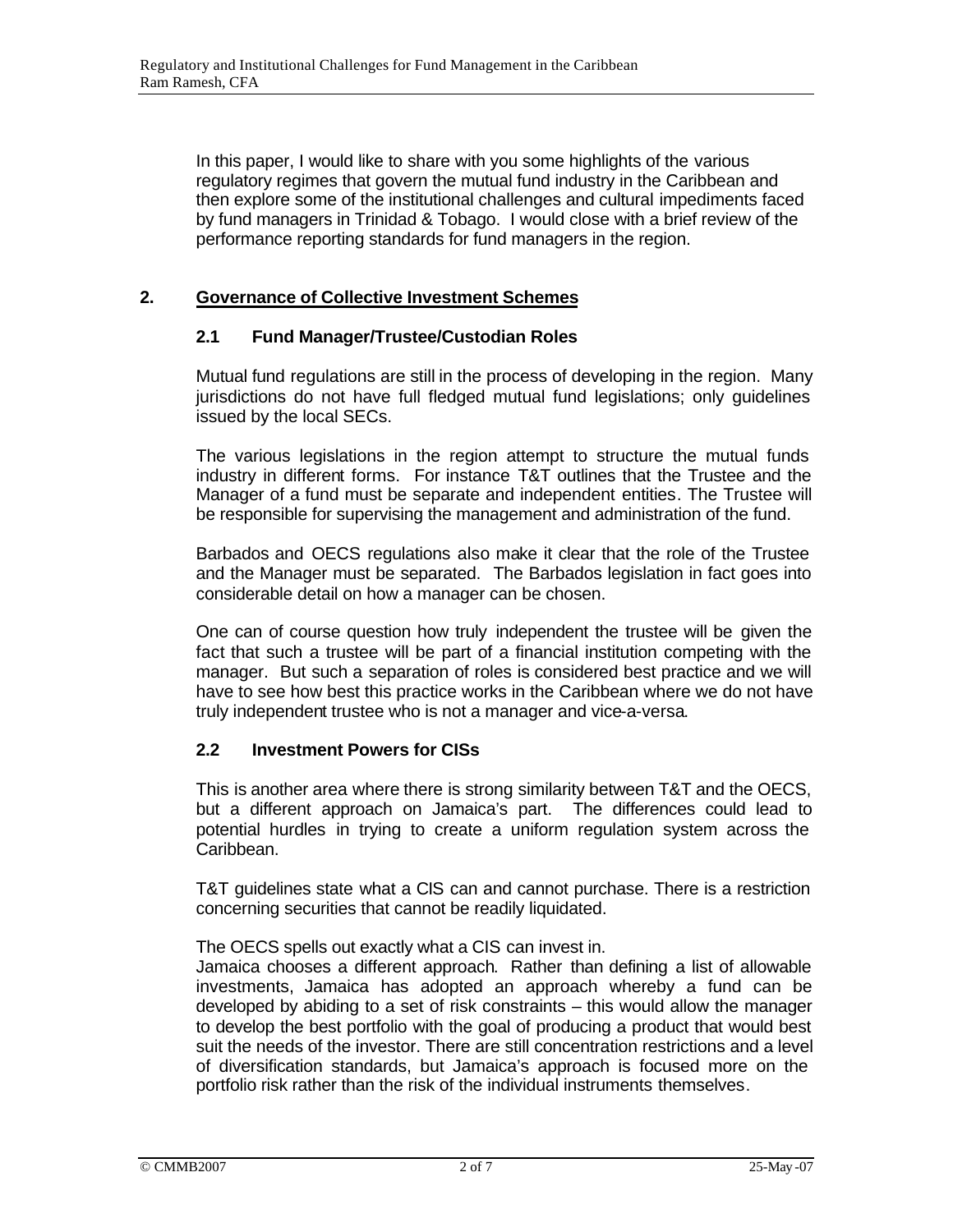In all three guidelines, there are certain restrictions and quantitative requirements that are not to be exceeded, which is standard in any market.

Though there are differences in the investment powers granted to the manager in the three jurisdictions, they all stress the importance of not holding illiquid securities in the funds.

There is also uniformity among the various jurisdictions with regard to auditing and producing of financial reports, etc. They all require these documents and reports to be released automatically or by investor demand, in a timely manner. There are also clear restrictions in terms of borrowing/lending from the fund.

### **3. Challenges for Fund Management in the Caribbean**

**3.1 Absence of institutional frameworks for efficient fund management** A strong and vibrant fund management industry is vital for the growth and development of any capital market. At the same time, a vibrant capital market is essential for a good fund management industry to develop. Therefore, fund management industry and the capital markets are intertwined in their fates and are mutually reinforcing pillars of any economy.

As we saw earlier the fund management industry has grown leaps and bounds in the past five to ten years, despite several market deficiencies.

#### **Stock Market**

Let's look at the stock market to start with.

One of the greatest benefits of a vibrant fund management industry to an economy is the increased level of activity in the local stock market. Yet the combined stock holding of all the mutual funds in Trinidad & Tobago is less than 3% of the total market capitalization of the Trinidad & Tobago Stock Exchange. However, the mutual funds account for more than 55% of the volume of trades last year.

The market has been rather insipid in the recent years and therefore, pension fund managers have kept themselves away from the market. If, however, the fund managers keep away from the market, how will the market come out of its doldrums and develop? This expectation of some external force from somewhere else to come and activate the market is unrealistic. Yet this cycle happens time and time again during every market cycle.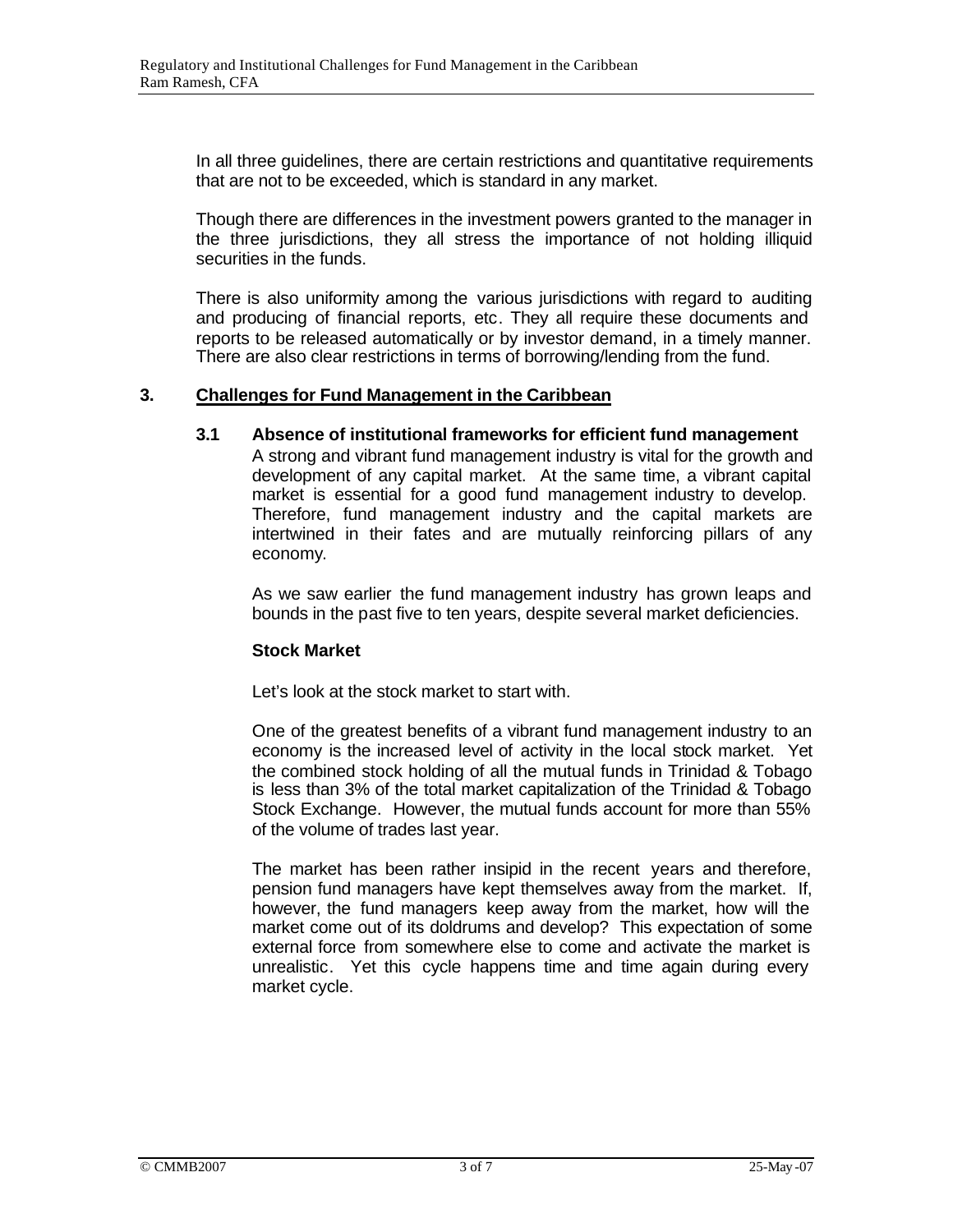The second issue is with respect to the efficiency of the stock market. In order for any collective investment scheme to provide a daily calculation of NAV – Net Asset Value – it requires daily, accurate pricing information. In a market where few of the stocks are traded regularly, are the prices used in computing the NAV truly accurate? If a mutual fund were to liquidate even a percentage of its holdings at the NAV will it be able to realize a value even remotely close to its NAV? These are some seminal questions for us to consider.

The reason for the lack of reliability of the pricing is really due to a lack of liquidity of the stocks. When the market is going up everyone wants to hold on to their stocks and nobody wants to sell and when the market is going down everyone wants to sell but nobody wants to buy. We call this a "one-way street market". This has led to a deeply entrenched "buy and hold" mentality across the industry. This in turn makes fund managers weary of diluting their holdings in the fear that they may not be able to get back the stock if they want it at a later date. Since, everyone operates with this fear, no one wants to take the first step of breaking this vicious cycle, which, by the way, everyone agree needs to be broken. Question is who will break the proverbial Gordian knot.

The fund managers, especially the pension fund managers, have a huge role to play in breaking this vicious cycle by both divesting positions during the up market and taking long positions in the down market. After all they will be the biggest beneficiaries in an active stock market, as they will be able to see the market grow and they can reap the rewards.

In this regard, I thought we missed a golden opportunity to break this vicious cycle when two years ago the value of the stock portfolios in pension funds exceeded the regulatory ceiling of 50% and the Inspector of Financial Institutions enforced the law. By off loading some of their stock holdings over a period of time when the market was at its peak they could have begun the process of creating an active market and they would have been able to come back into the market when the prices fell. Once again, our narrow buy and hold mentality worked against our own good.

The third issue is with respect to the sheer number and volume of stock available for investment by a rapidly growing mutual funds industry. The growth of the number of stocks listed in the stock market or its volumes of trades is no where near to the growth of the mutual fund industry. One way to expand a small market with limited number of listings and volumes is through derivative instruments such as short selling, options or index linked products. Even though the stock exchange has spoken about some of these derivatives to be developed we have not seen much happening in this regard. These products can be good money spinner for the exchange as well as bring a greater degree of depth that is sorely lacking in the local stock market.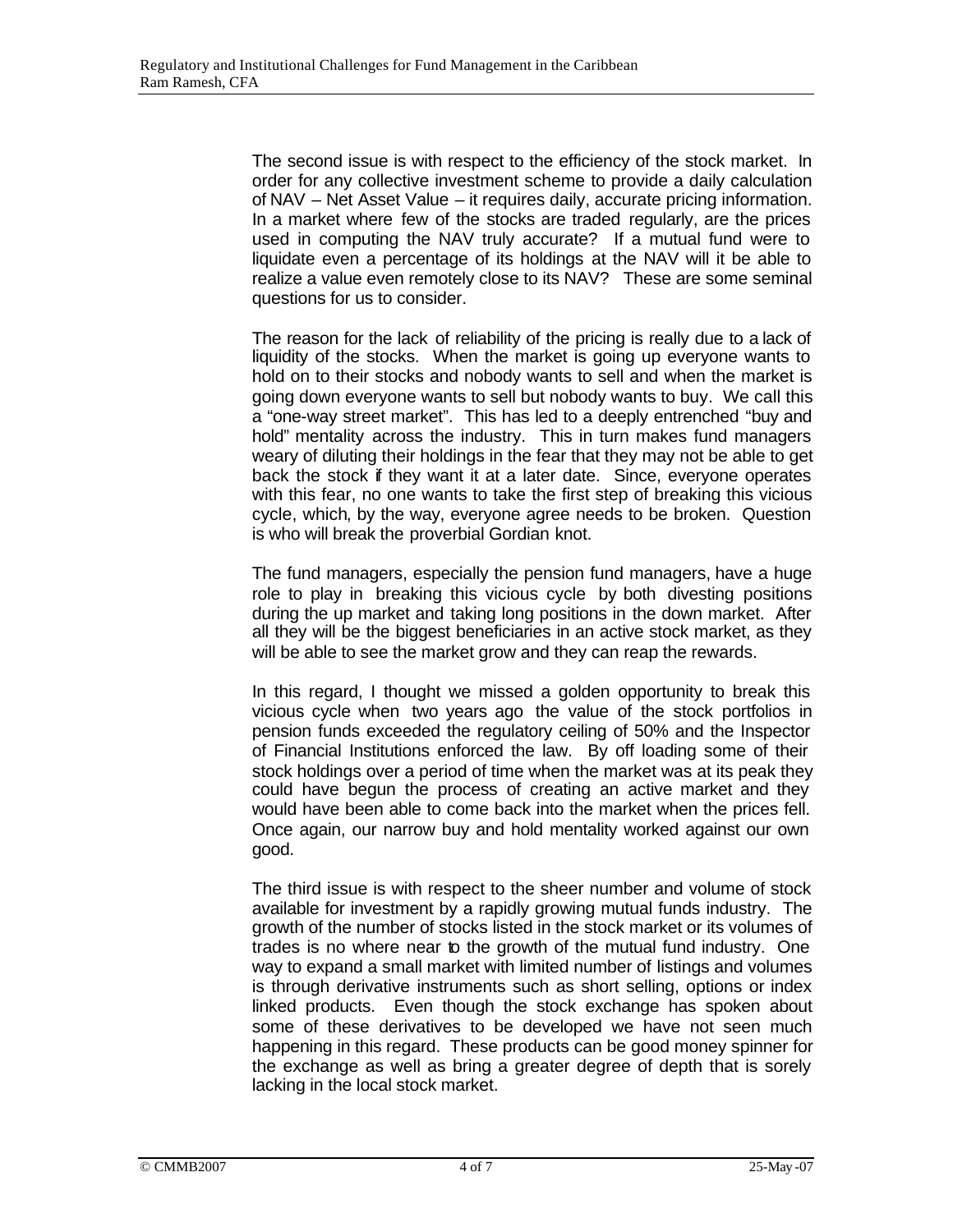# **Bond Market**

Now let's turn to the Bond market.

Since 1997, most of the activity in the capital market has been in debt securities rather than equity securities, this despite record levels of trading in the stock market especially in 2003 and 2004, and this has been reflected in the investment portfolios of CISs.

A large part of mutual fund holdings is in bonds and fixed income instruments. However, in the absence of a vibrant bond market the management of this part of the portfolio of a mutual fund is severely constrained. What is required to alleviate this situation?

Managing a bond portfolio is rather different from managing a stock portfolio. The most significant part of managing a bond portfolio is the understanding of the risk of the portfolio and managing the risk elements. The two fundamental elements of risk in a bond portfolio are the credit risk and the market risk.

In order for a fund manager to manage the credit risk of his bond portfolio he needs independent credit ratings. As you are aware, we do not yet have credit ratings widely available on regional bonds and other fixed income paper. This situation hopefully should be addressed, as CariCRIS, the regional credit rating agency gains traction.

Another significant benefit of the development of a rating based investment culture is the potential to move away from approved lists for investments as promulgated by legislation (such as Schedule 2 of the Insurance Act) to a broad rating based approved lists. This will give more room for fund managers and at the same time help other issuers to come to the market and be accepted for investment by fund managers.

Market risk, as you know, is the risk of change in price of a security due to movement in interest rates. This risk can only be managed if we have a reliable yield curve and regular, two-way price quotes on bonds. In order for this to happen, bonds will have to be traded regularly. I am pleased to note that the Central Bank is undertaking a major initiative in developing a bond trading platform using the Trinidad & Tobago Stock Exchange trading platform and the Central Bank's Bond Depository. When this comes into effect we are likely to see the beginnings of a more active bond market in the region.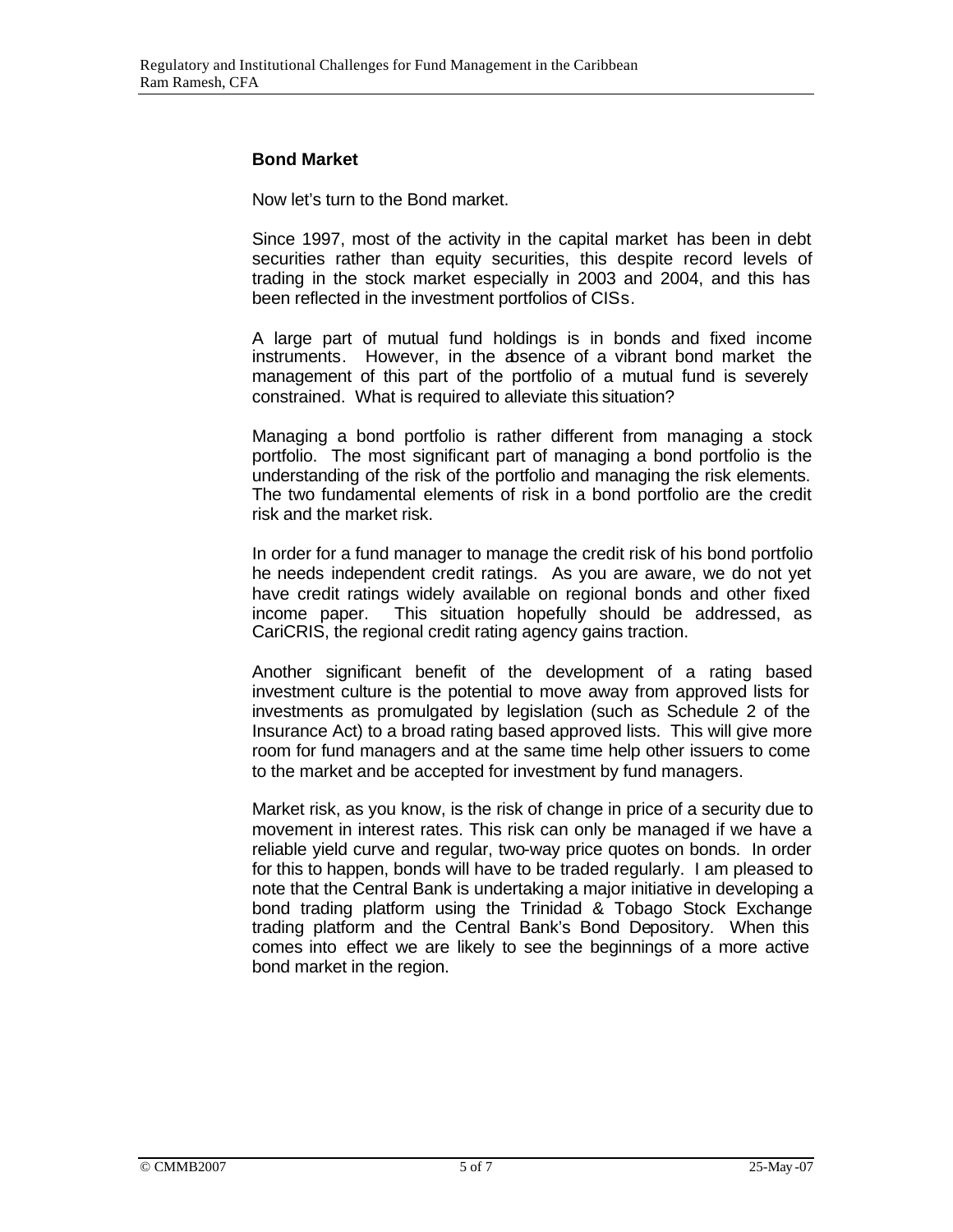Before we see active trading in bonds, however, we are more likely to see the repo market develop. Repos, as you are aware, are a first order derivative of a fixed income security, wherein a holder of a bond "sells" the bond for a fixed period of time with an explicit agreement to buy it back at a fixed price at a fixed date in the future. The reason why repos are likely to develop faster than bond trading is because repos provide the holder of the bond a convenient means of accessing liquidity against the bond without actually losing the ownership of the bond permanently. In a market that is fraught with buy and hold mentality, I feel this is likely to be a more palatable interim step before going full fledged into trading bonds.

# **4. Performance Reporting**

Now I would like to turn my attention to the aspect of performance reporting by mutual funds.

All jurisdictions in the Caribbean require mutual funds to publish their financial statements in newspapers within a certain period. However, these statements do not give a transparent view of the actual performance of the fund itself from the investor point of view.

In Jamaica, ever so often, the local financial newspaper publishes an analysis of the performance of the various mutual funds there. Every time this report comes out, that day's paper is fully sold out. It is the same case even in the US when magazines such as Barrons or Business Week publish the mutual fund performance survey. Why is this the case?

The reason is mutual fund performance figures are NOT straight forward. Some mutual funds have loads or commissions that they charge either up front (frontend load) or at the back end (back-end load). When these funds report their performance it is not clear whether this performance is before or after taking into account the loads. Similarly, the performance figure may or may not include the management fees charged by the company that manages the mutual fund.

This is why, the CFA Institute has come up with a uniform standard for performance reporting which is called the Global Investment Performance Standards or GIPS<sup>®</sup> in short. These standards can help investors to evaluate performance of various fund managers on a uniform scale.

I would not wish to go into the details of GIPS itself as we have a far better qualified expert on this panel who will speak on that topic in detail. However, I wish to highlight some minimum standards that our mutual fund industry should aim to meet.